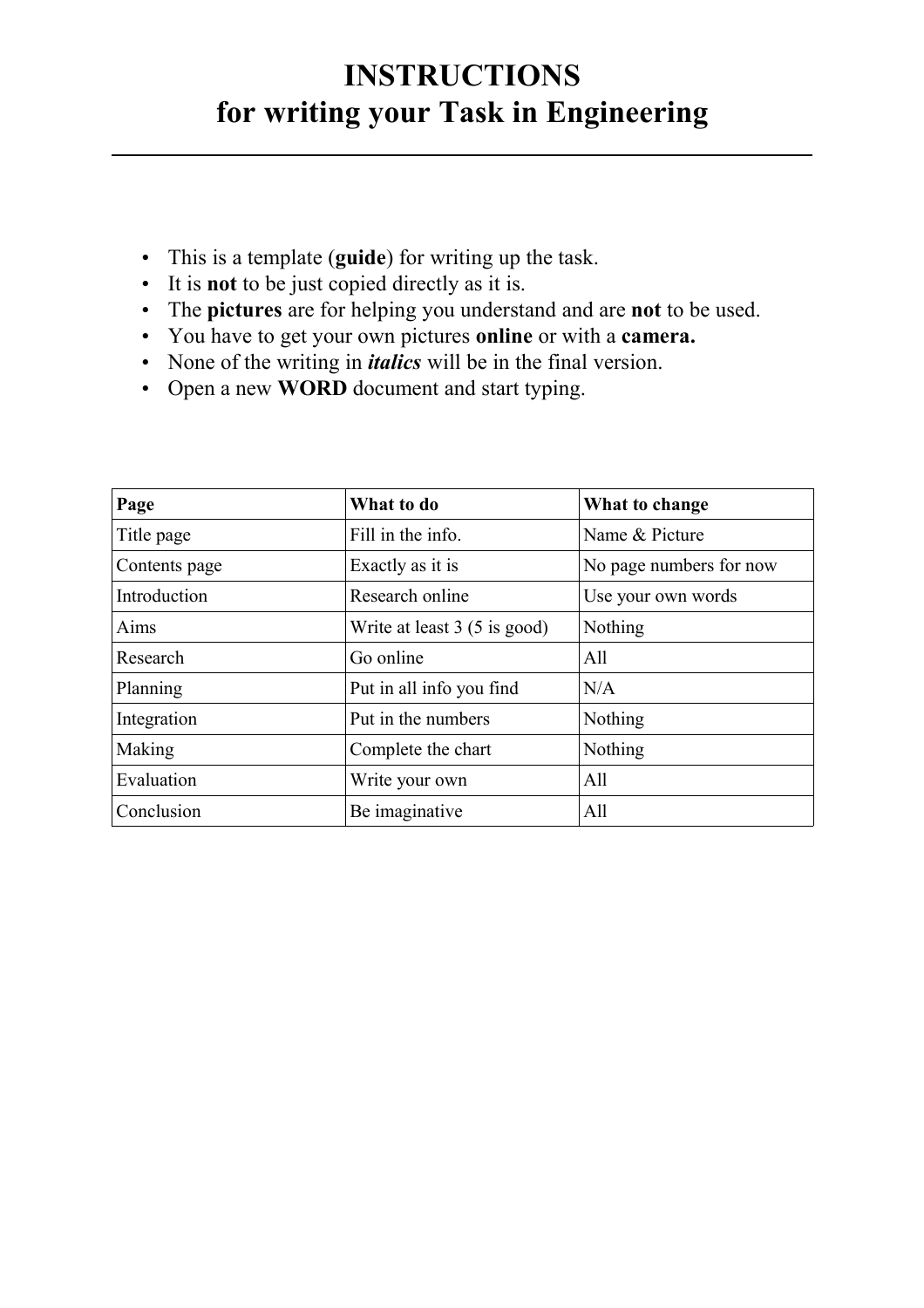# **LCA ENGINEERING TASK**

### **Module Two**

Decorative Metalwork

**April 2012**

*Your name*

A picture or clipart

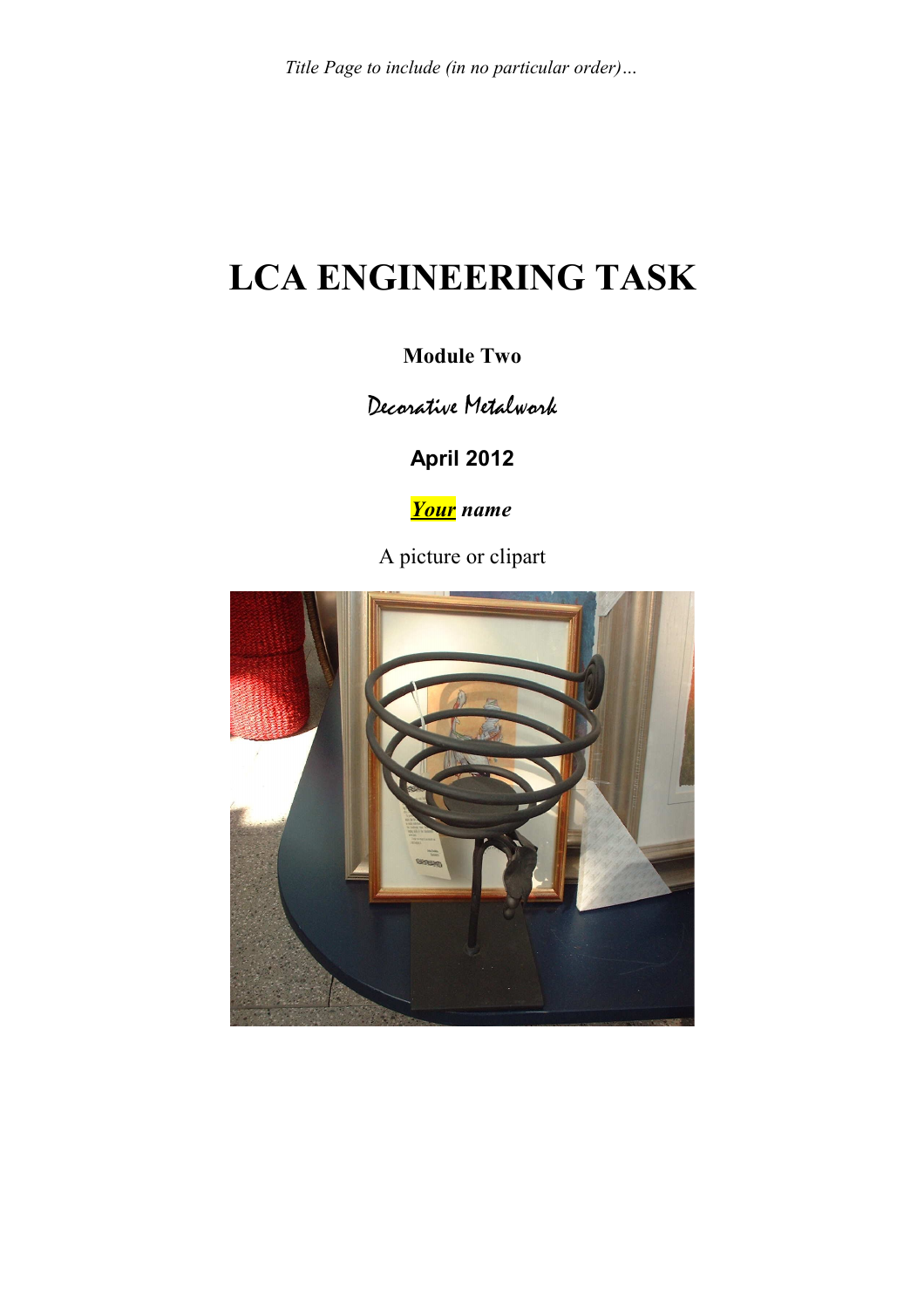## **CONTENTS PAGE NO.**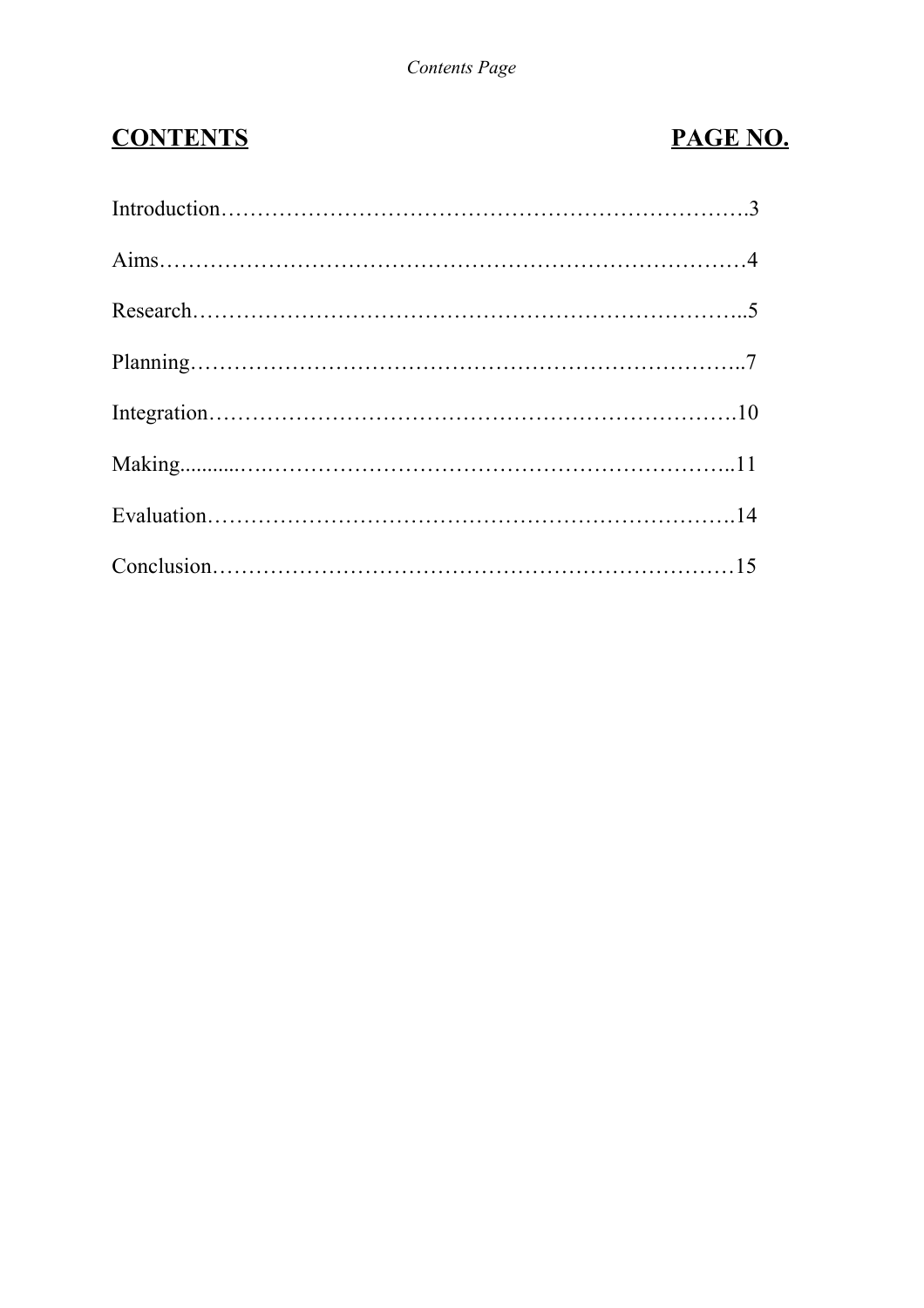## **Introduction**

Decorative Metalwork in Ireland dates back to pre-historic times. The evidence of this can be found in the National Museum. Among the exhibits to be seen there are, the Ardagh Chalice, the Torc and many more works in Metal.

It is appropriate therefore that the LCA course includes Decorative Metalwork as a Module activity. The different methods we have learned about are:

- hot bending
- cold bending
- twisting
- scrolling
- welding
- finishing

My favourite kind of metal-art is ……….

*(Picture of e.g.)* The Ardagh Chalice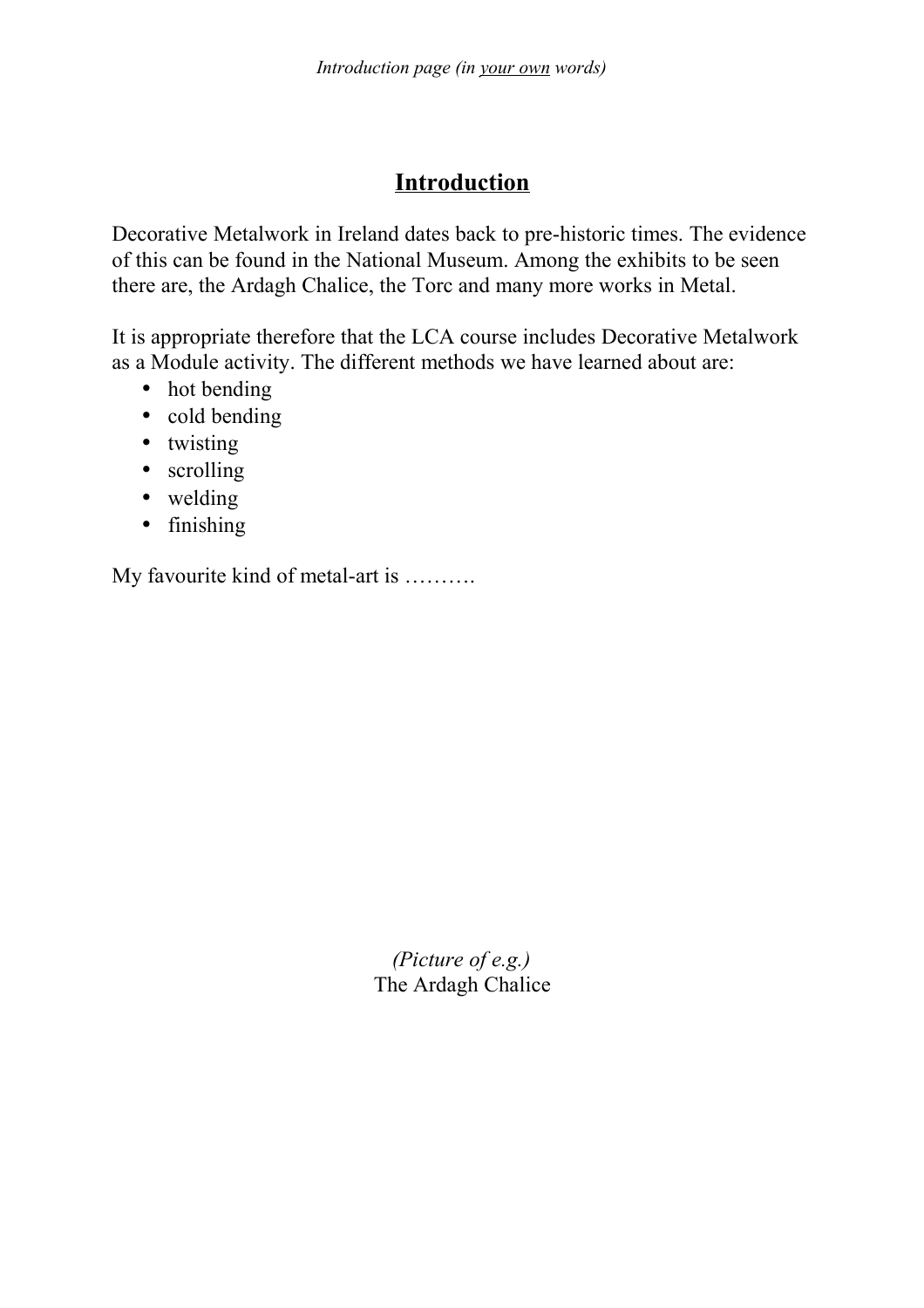## **Aims**

- 1. I aim to design a product using Black Mild Steel as the material.
- 2. I aim to use the decorative techniques I have learned.
- 3. I aim to produce something that will look well and have a use.
- 4. Etc,…

*(Picture of)* A Candlestick looks well and holds a candle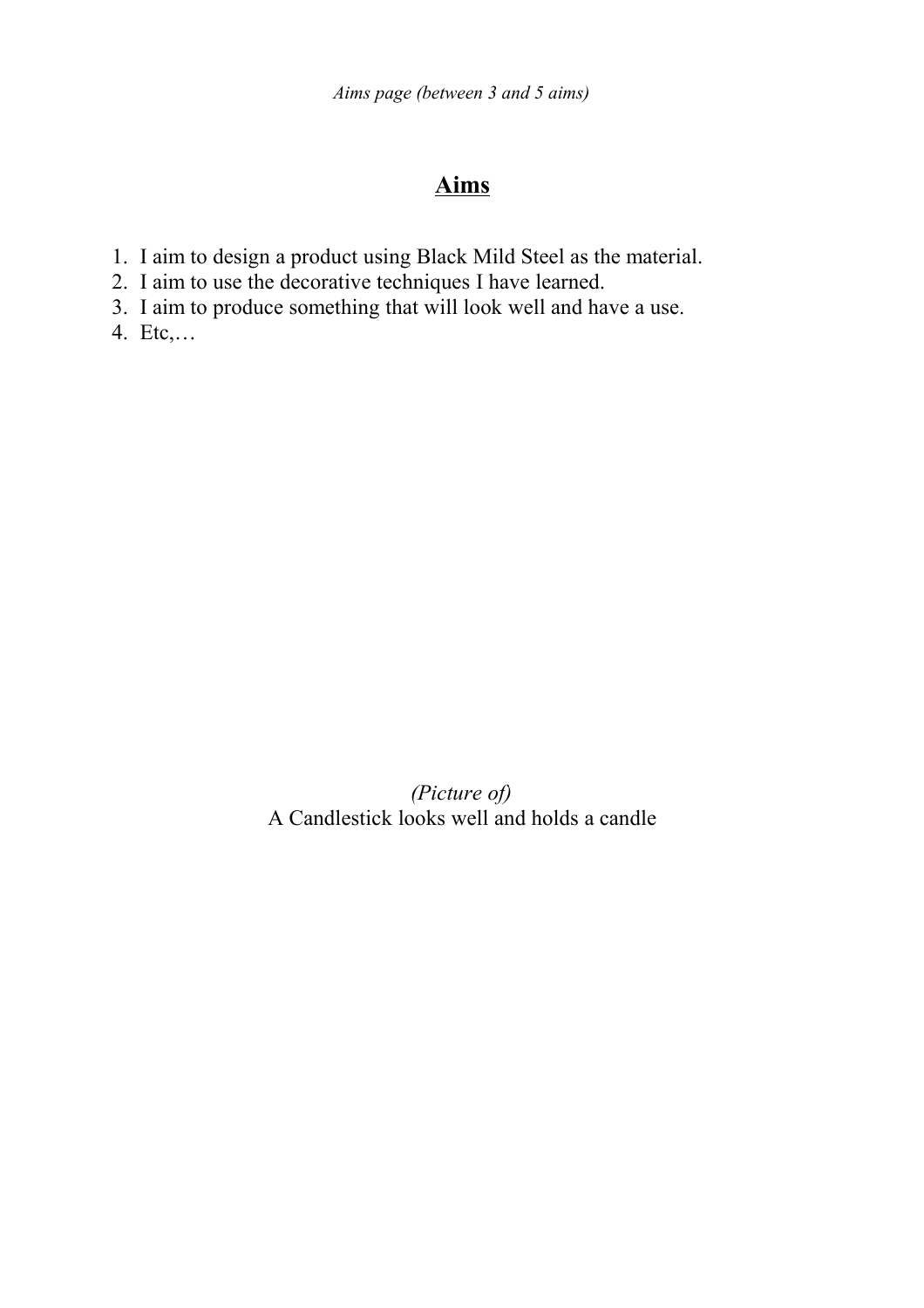## **Research**

When I started thinking about the task I had no idea what I was going to make. I had a look through some magazines and noticed…………

I went online and found…

Etc, etc,……

*(Picture here)* This is an example of a simple but attractive piece of Decorative Metalwork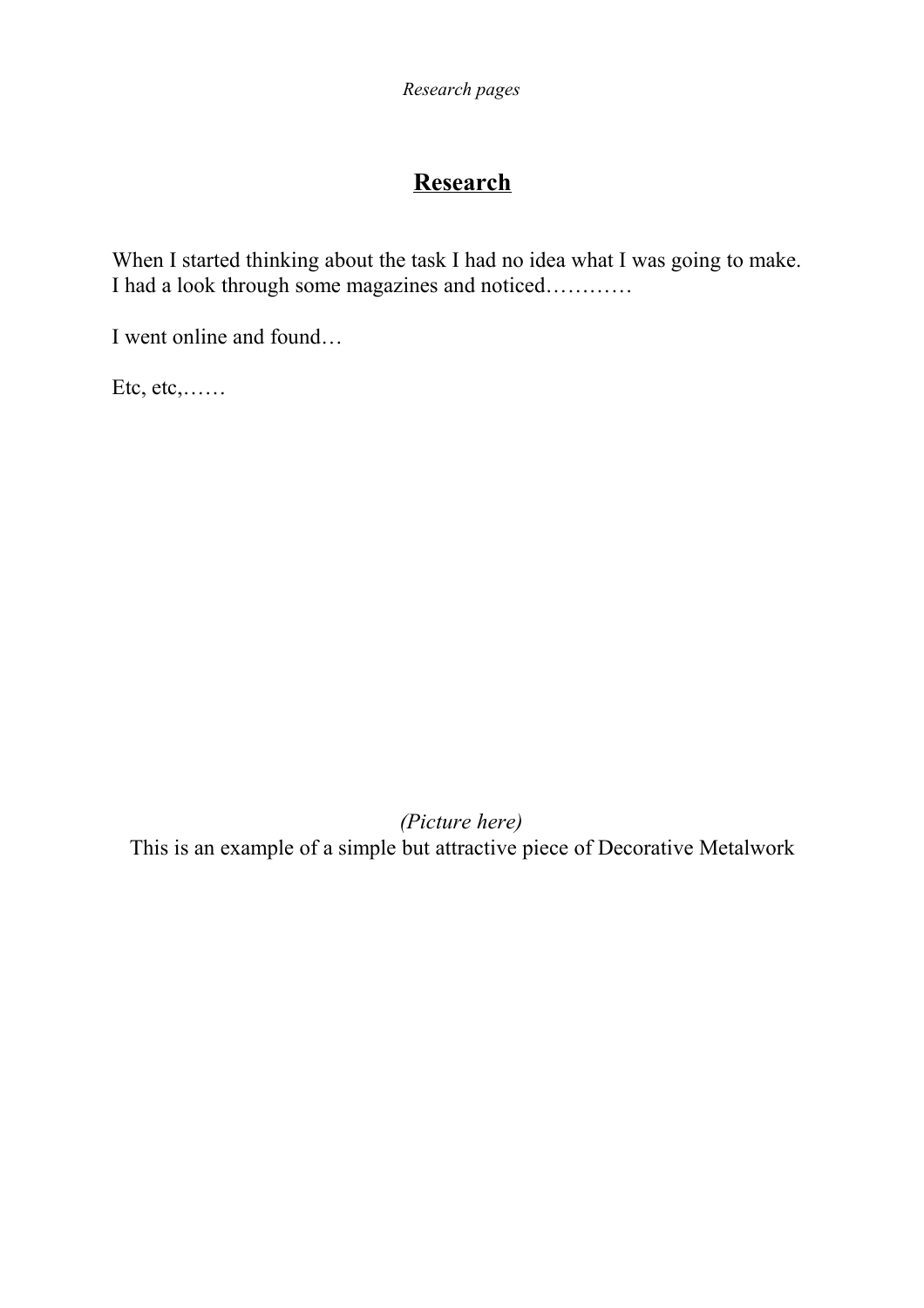*Research contd…*

## **Researching the possibile designs**



This one had glass candleholders that made the design interesting *(Plans, photos, photocopies, sketches, ideas)*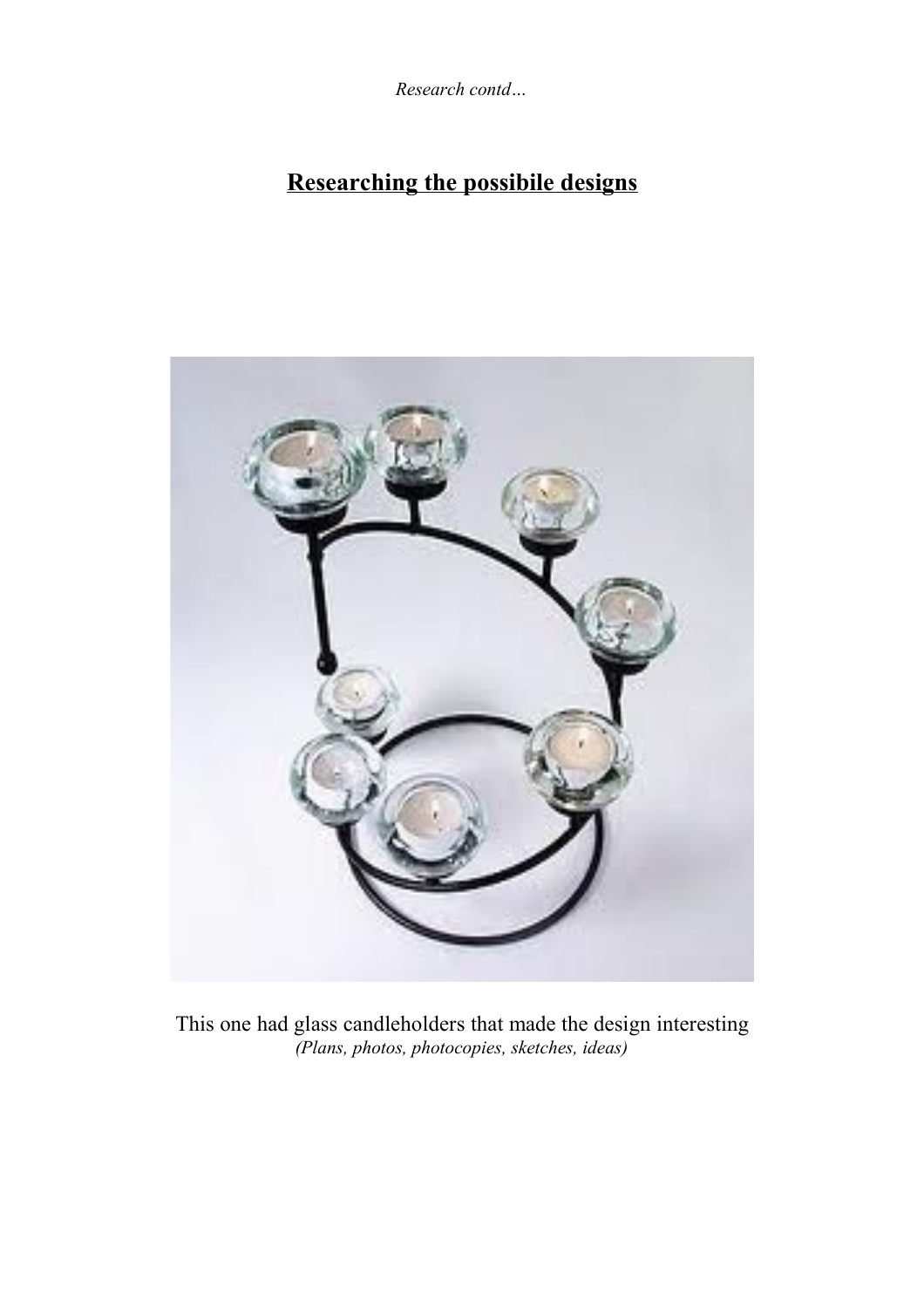## **Planning**

(Photos if any)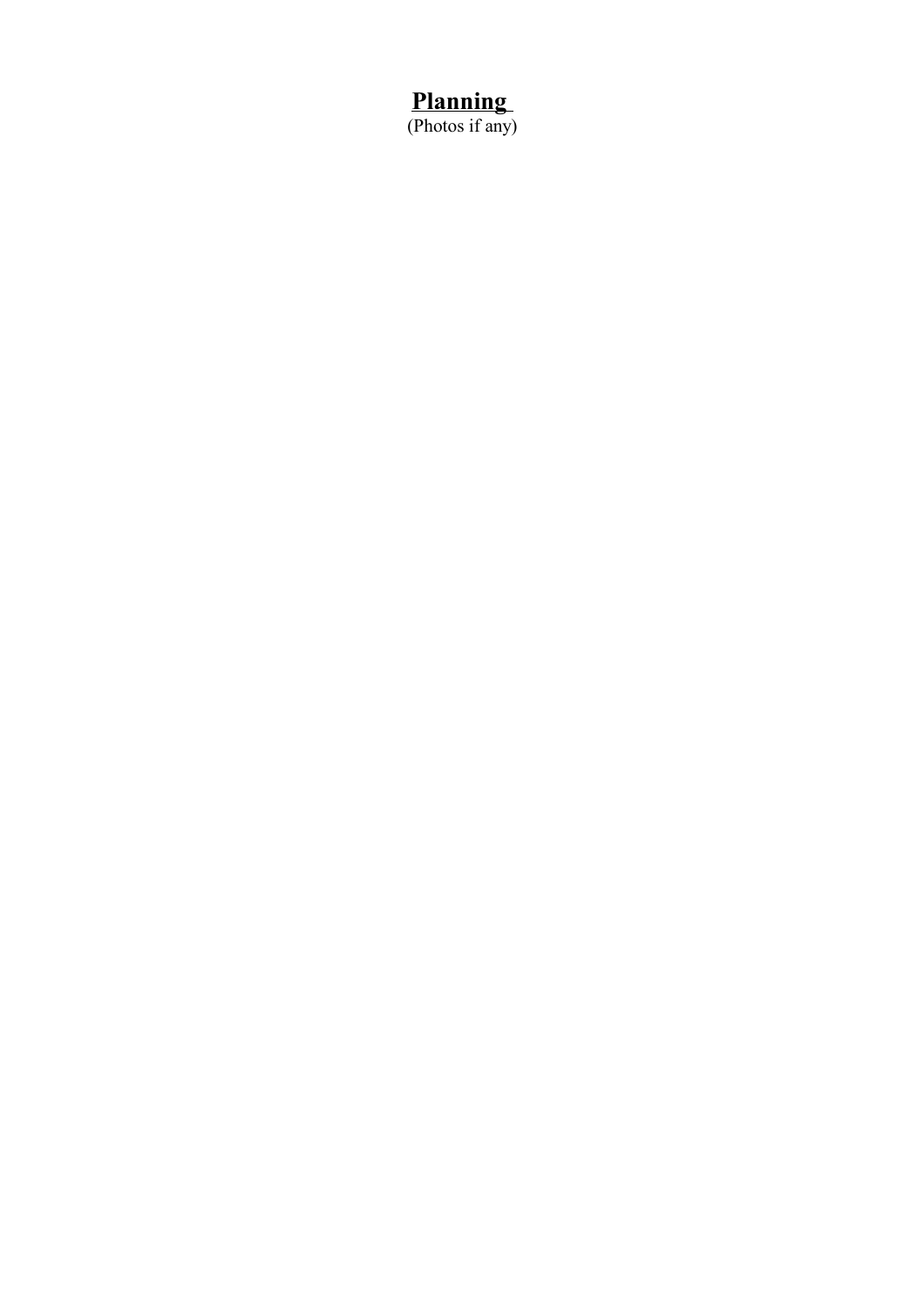### **Planning**

(Photocopies if any)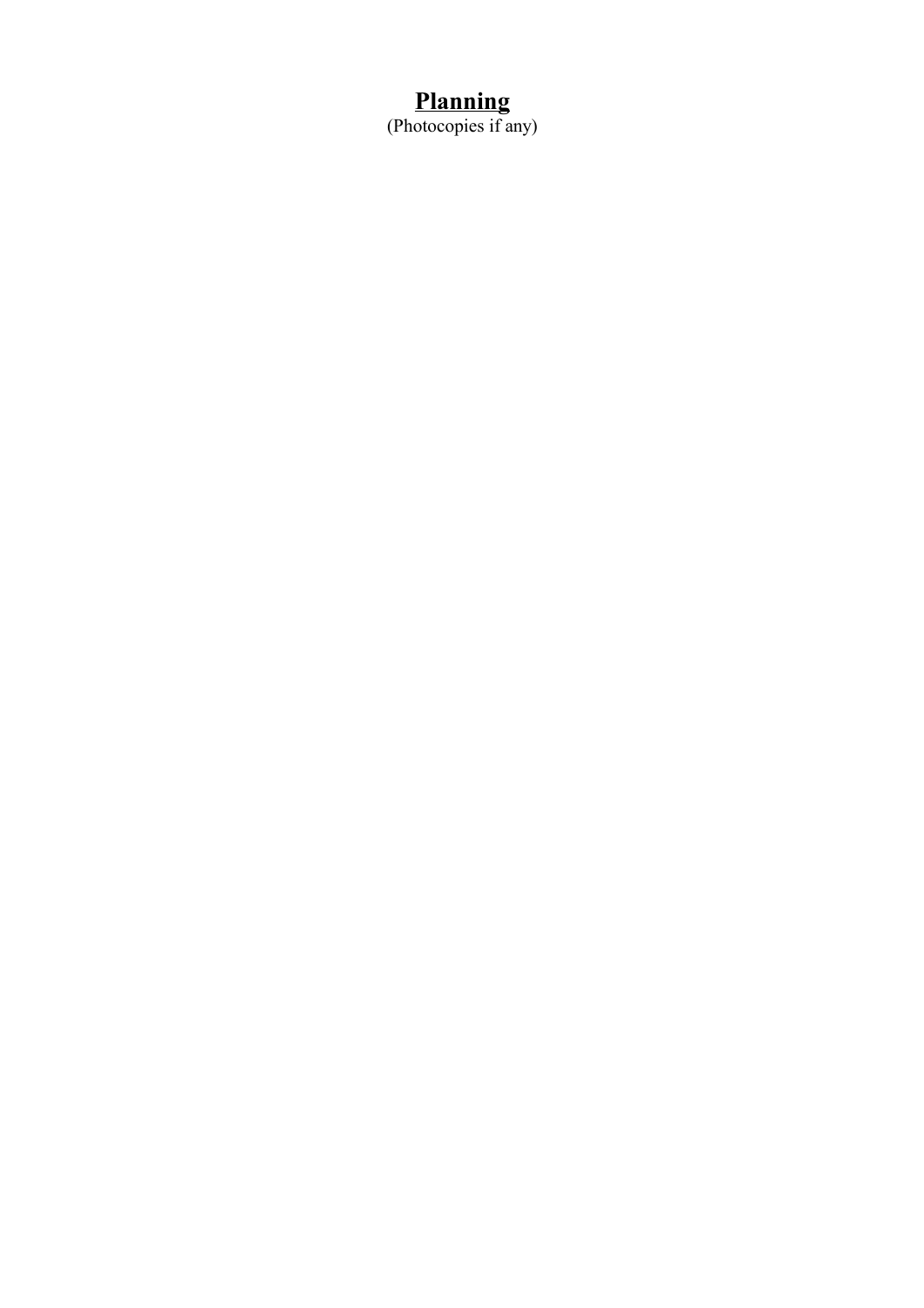**Planning** (Sketches)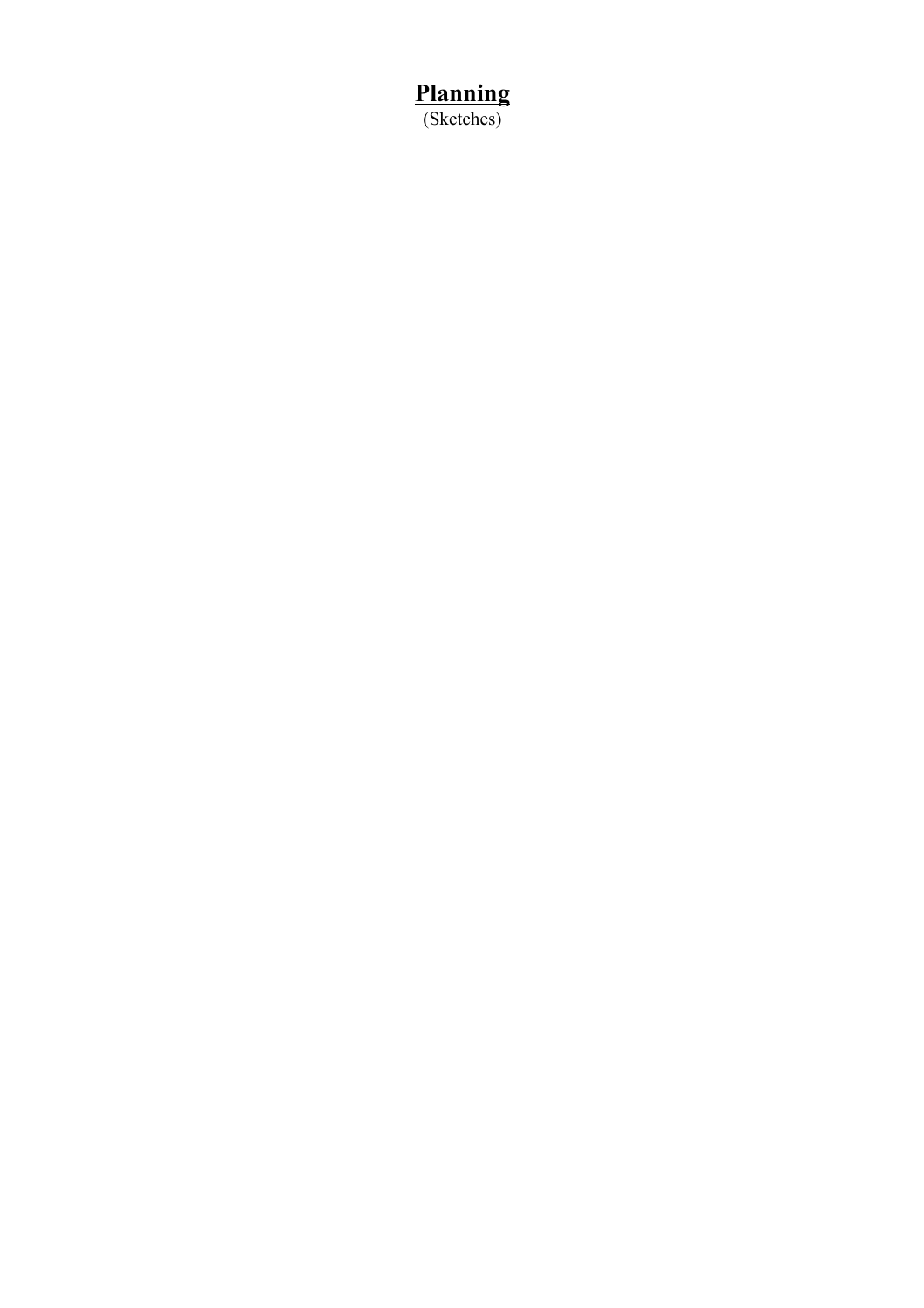## **Integration**

Maths Formula 1. For working out the circumference of a circle.

|--|

Where:  $\pi = 3.14$  (No. of times the diameter goes around the circle)  $R$  = The radius of the circle.  $2R$  = The Diameter.

So another way of saying this is  $\pi \times D$ 

Maths Formula 2. For finding the length of material needed for the legs.

Where:  $Lt = The total length of material needed.$ L1, L2, L3, etc,  $=$  The individual lengths.

Maths Formula 3. For finding the Guard length

 $Lg = \pi x D x N$ 

Where: Lg = Total length of material for the candle guard.  $D =$ Candle diameter.  $N =$  Number of rounds required.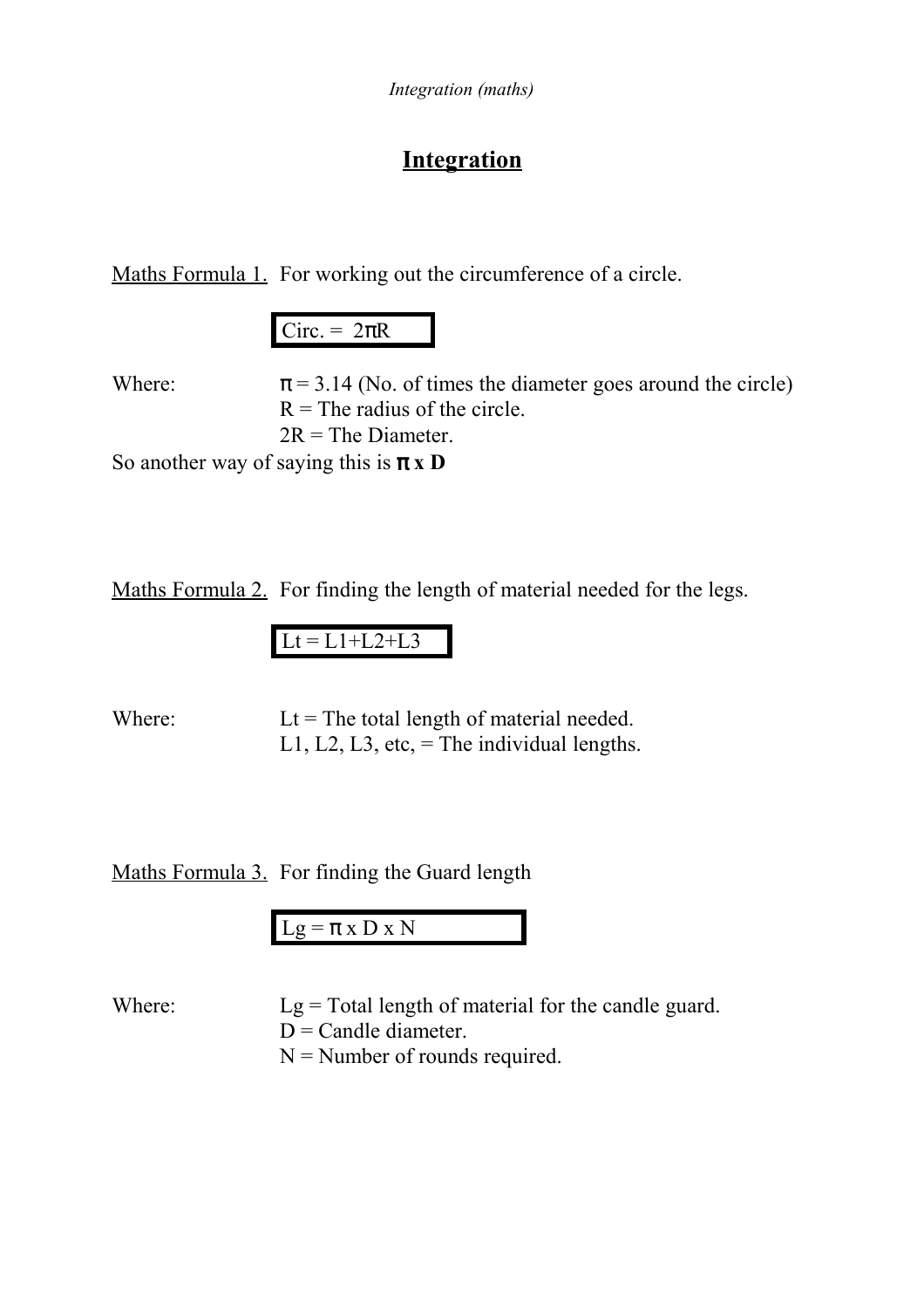## **Making**

Operations Chart

| <b>Part</b><br>$\underline{\underline{No}}$ . | <b>Name</b> | <b>Material</b>                      | Tools/<br><b>Process</b> | <b>Finish</b> | <b>Safety</b> |
|-----------------------------------------------|-------------|--------------------------------------|--------------------------|---------------|---------------|
| $\mathbf{1}$                                  | Legs        | <b>Black</b><br>Mild<br>Steel        |                          |               |               |
| $\overline{2}$                                | <b>Stem</b> | <b>Black</b><br>Mild<br><b>Steel</b> |                          |               |               |
| $\overline{3}$                                | Plate       | <b>Bright</b><br>Mild<br>Steel       |                          |               |               |
| $\overline{4}$                                | Guard       | <b>Black</b><br>Mild<br><b>Steel</b> |                          |               |               |
| 5                                             | Scroll      | <b>Black</b><br>Mild<br>Steel        |                          |               |               |
| 6                                             | Pin         | Steel                                |                          |               |               |
|                                               |             |                                      |                          |               |               |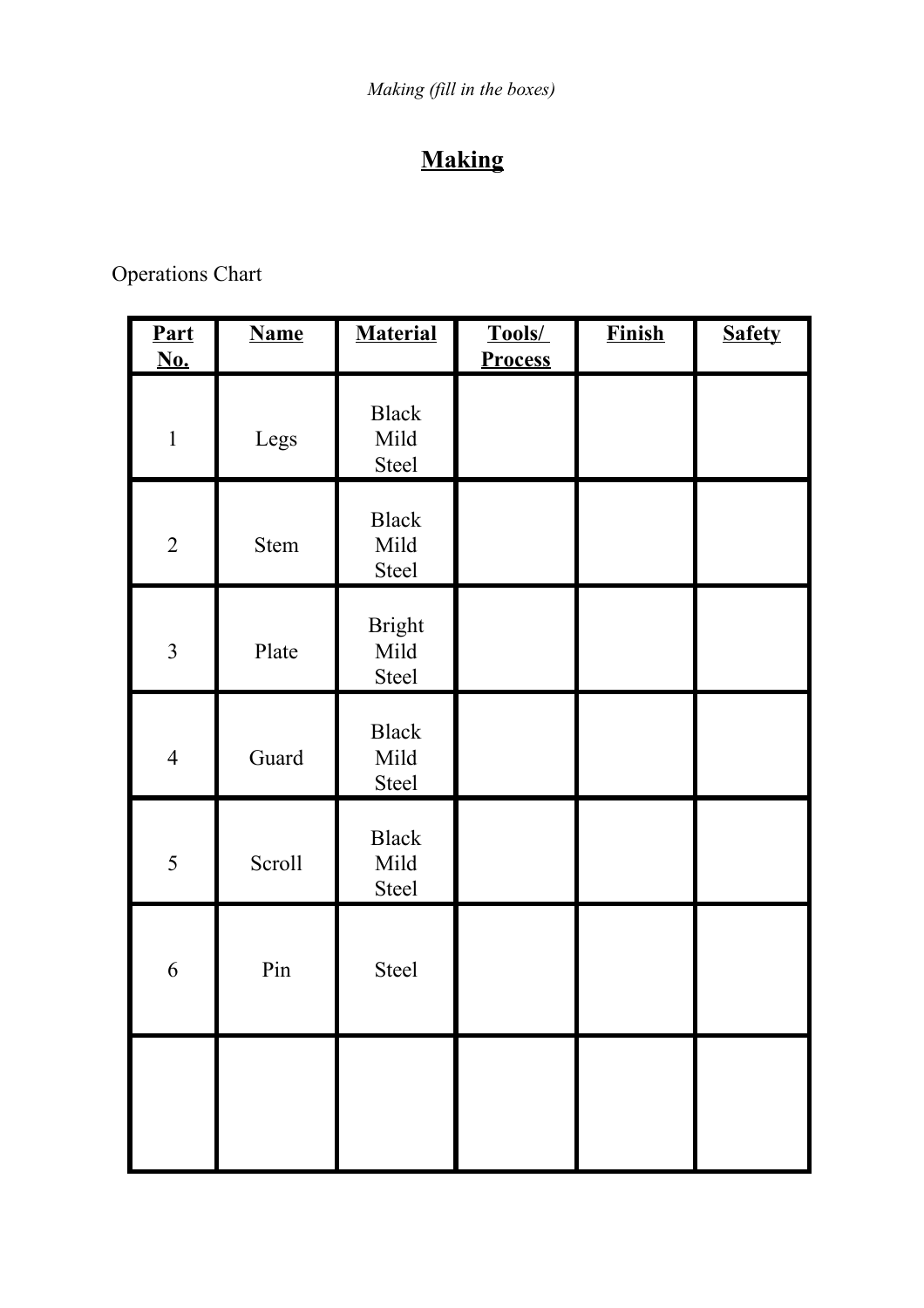### Machines I used:



One of the machines I used was a cut-off saw



The MIG welder is used to join the parts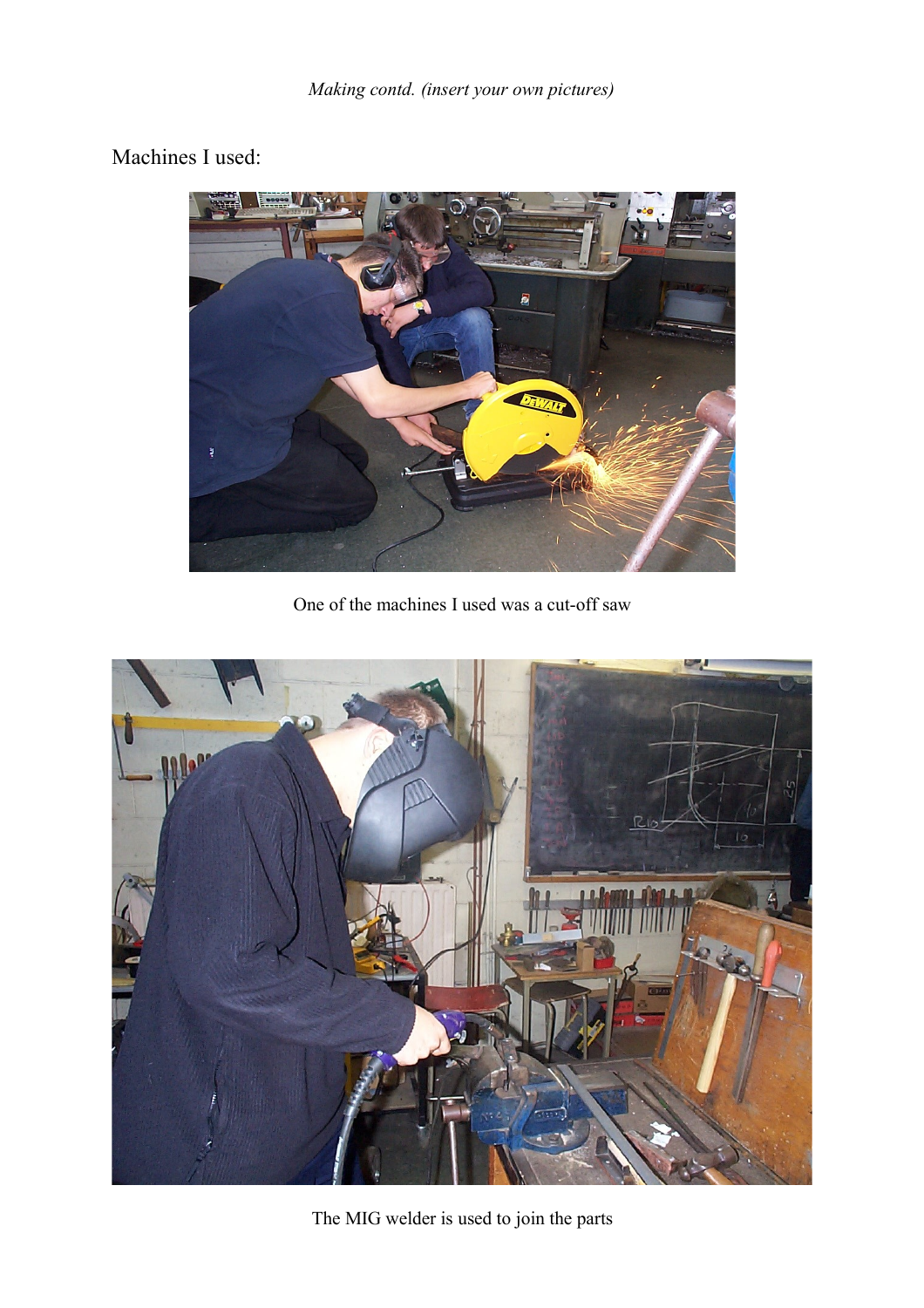### *Making contd…*

## Problems I had to overcome:

1.

- 2.
- 3.
- 4.

etc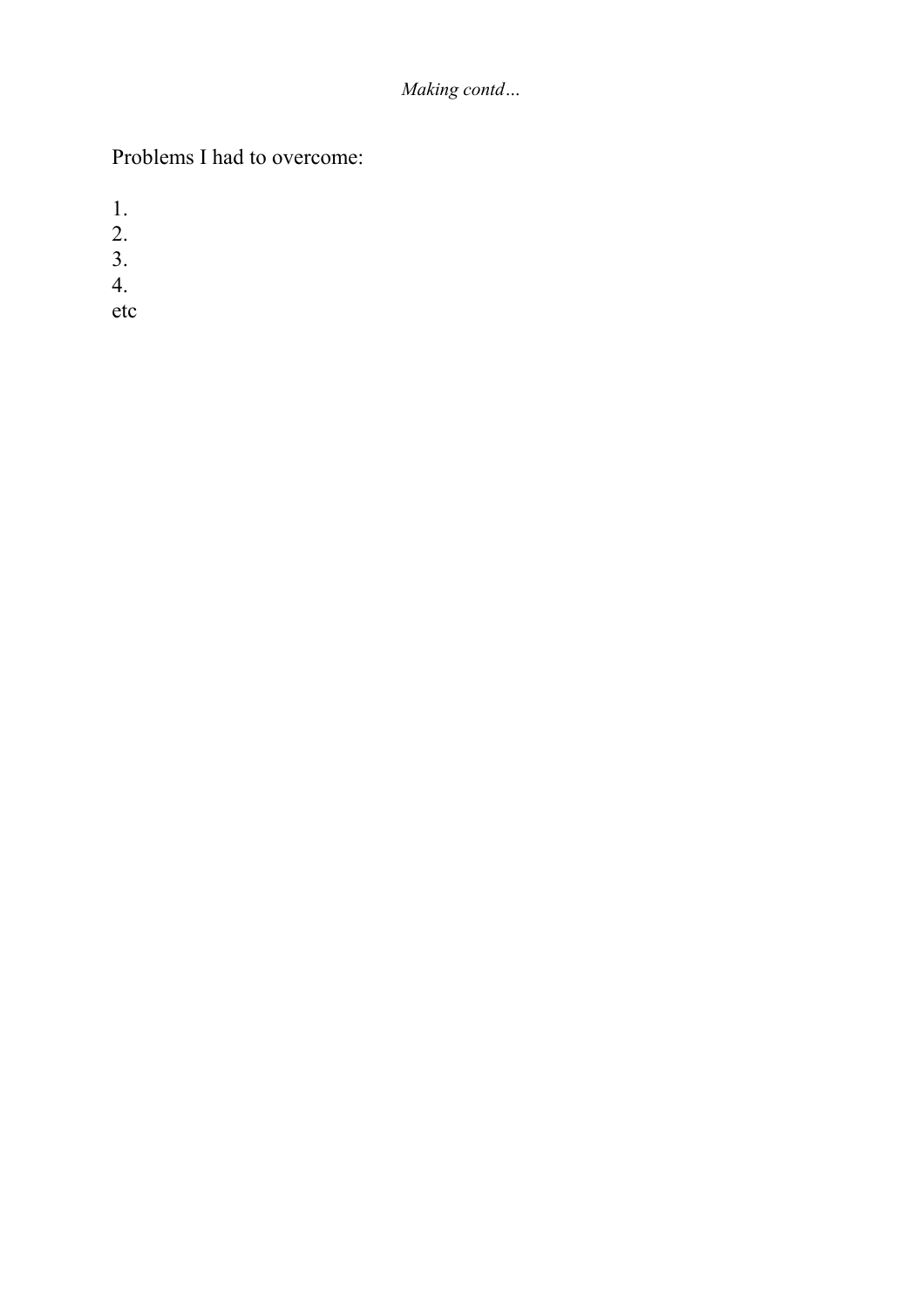*Does it work?*

## **Evaluation**

I can't believe how well the seat has turned out. Etc,………… Here it is in my back garden...